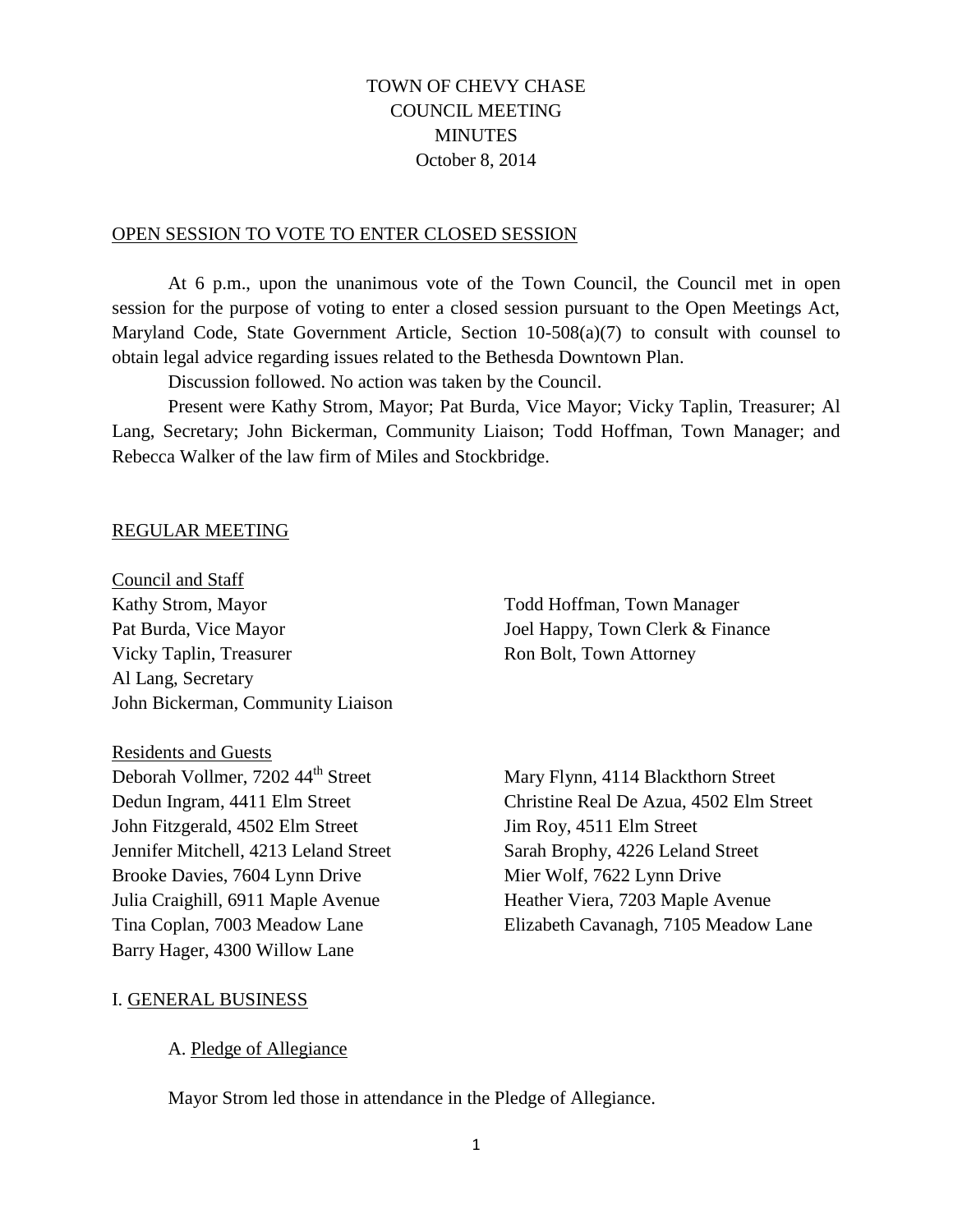#### B. Public Comments

Deborah Vollmer,  $7202.44^{\text{th}}$  Street, asked the Town to purchase lids for recycling bins. Barry Hager, 4300 Willow Lane, commented on the Lawton Center traffic study.

Sarah Brophy, 4226 Leland Street, commented on the recent Trash and Treasures event and suggested better street lighting and park improvements in the Town.

Mary Flynn, 4114 Blackthorn Street, commented on street lighting.

### II. PUBLIC HEARINGS

### A. Public Hearing on a Resolution to Regulate Parking on Curtis Road

Town Manager Todd Hoffman presented a proposed Resolution to Regulate Parking on Curtis Road.

Council held a public hearing on the resolution. There was no one present who wanted to comment.

Council discussed the provisions of the resolution.

Councilmember Burda made a motion to approve the resolution. Councilmember Lang seconded the motion, and it passed unanimously.

### B. Public Hearing on a Contribution Request from CCES PTA

Mayor Strom presented a contribution request from Chevy Chase Elementary School PTA for \$1,195 for an event at the CCES fall festival. She suggested that the Council consider co-sponsoring the event.

Council discussed the request.

Councilmember Bickerman made a motion to approve co-sponsoring the event. Councilmember Lang seconded the motion, and it passed unanimously.

#### III. DISCUSSIONS & PRESENTATIONS

#### A. Contribution Requests

Jennifer Mitchell, 4213 Leland Street, presented a contribution request of Chevy Chase Elementary School PTA for \$9,000. Council discussed the request. Mayor Strom made a motion to schedule a public hearing on the request in November. Councilmember Lang seconded the motion, and it passed unanimously.

Jim Roy, 4511 Elm Street, presented a contribution request of Friends of Capital Crescent Trail for \$25,388. Council discussed the request. Councilmember Bickerman made a motion to schedule a public hearing on the request in November. Councilmember Taplin seconded the motion, and it passed by a vote of 4-0, with Councilmember Burda recusing herself.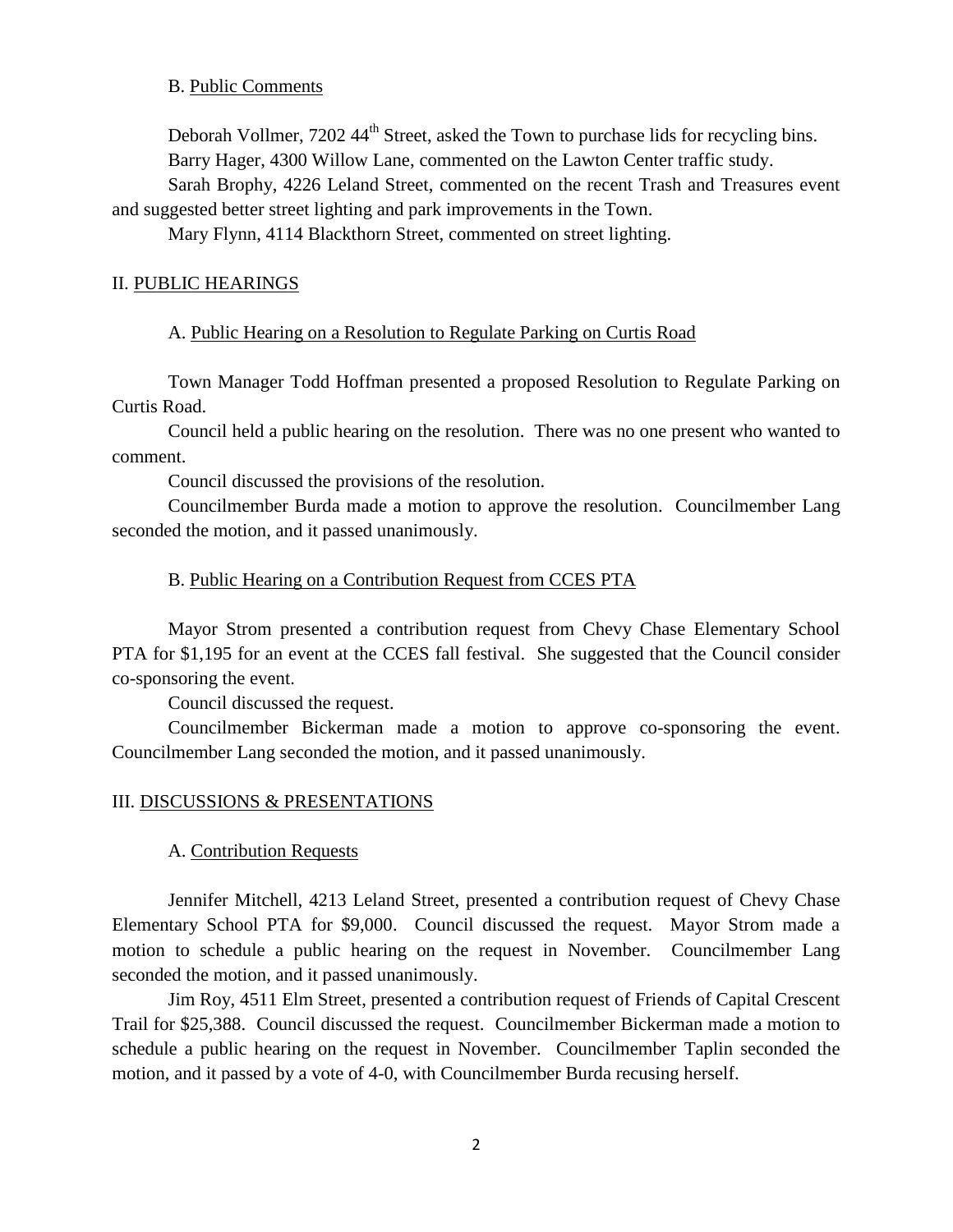Brooke Davies, 7604 Lynn Drive, presented a contribution request of Bethesda-Chevy Chase Rescue Squad for \$132,000. Council discussed the request. Councilmember Lang made a motion to schedule a public hearing on the request in November. Councilmember Bickerman seconded the motion, and it passed unanimously.

Mier Wolf, 7622 Lynn Drive, presented a contribution request of The Writer's Center for \$100,000. Council discussed the request. Councilmember Lang made a motion to schedule a public hearing on the request in November. Councilmember Burda seconded the motion, and it passed unanimously.

### B. Rainscapes Rebate and Technical Assistance Program

Council heard and discussed a Climate and Environment Committee proposal for a Rainscapes Rebate and Technical Assistance Program.

Mayor Strom made a motion to approve the proposed program, as amended by Council, and to budget \$100,000 for fiscal year 2015. Councilmember Taplin seconded the motion.

Councilmember Bickerman moved to amend Mayor Strom's motion to remove the driveway replacement rebate from the program. Councilmember Lang seconded the motion, and it passed by a vote of 3-2, with Mayor Strom and Councilmember Taplin opposed.

Councilmember Bickerman made a second motion to amend Mayor Strom's motion to prevent Councilmembers and Climate and Environment Committee members from participating in the program. Councilmember Lang seconded the motion, and it failed by a vote of 1-4, with Mayor Strom and Councilmembers Burda, Taplin and Lang opposed.

Mayor Strom made a motion to prevent Councilmembers only from participating in the program if approved, and it passed by a vote of 4-0, with Mayor Strom abstaining.

Council voted on Mayor Strom's original motion to approve the program, as amended by Council, and it passed unanimously.

### C. Request for Proposal (RFP) for Lawton Center Traffic Study

Council discussed a Request for Proposal (RFP) for a Lawton Center Traffic Study. Councilmember Lang made a motion to approve the RFP, as amended by Council. Councilmember Taplin seconded the motion, and it passed unanimously.

### D. Town Investment Policy

Council discussed proposed amendments to the Town investment policy. Councilmember Lang made a motion to direct the Town Attorney to prepare a resolution to adopt the amended policy and to transmit the policy to the State Treasurer for review. Councilmember Burda seconded the motion, and it passed unanimously.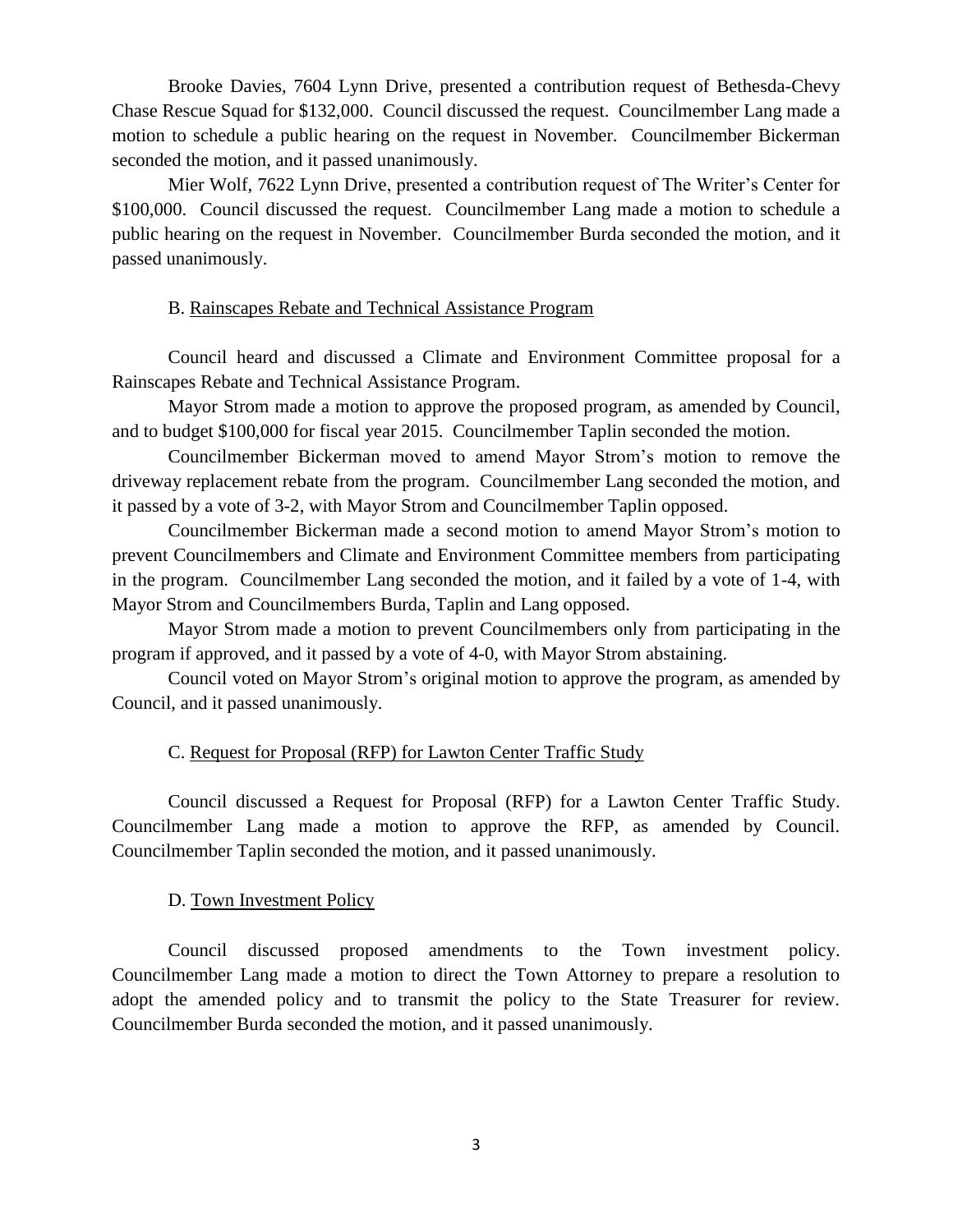## E. Request for Proposal (RFP) for Financial Advisory Services

Council discussed a Request for Proposal (RFP) for Financial Advisory Services. Councilmember Taplin made a motion to approve the RFP. Councilmember Lang seconded the motion, and it passed unanimously.

## F. East-West Highway Sidewalk Lighting Project

Council discussed an East-West Highway sidewalk lighting project. Council directed staff to coordinate a meeting of the Public Services Committee and residents on East-West Highway to discuss the project.

## IV. GENERAL/NEW BUSINESS

## A. Approval of Minutes of September 10, 2014 Council Meeting and Executive Session

Councilmember Lang made a motion to approve the minutes of the September 10, 2014 Council meeting and executive session, as amended. Councilmember Bickerman seconded the motion, and it passed unanimously.

## B. Approval of September 2014 Financial Report

Councilmember Lang made a motion to approve the September 2014 financial report. Councilmember Burda seconded the motion, and it passed unanimously.

## C. Approval of 2014-2015 Committee Tasks & Special Projects

Councilmember Taplin made a motion to approve the 2014-2015 Committee tasks and special projects. Councilmember Burda seconded the motion, and it passed by a vote of 4-0, with Councilmember Bickerman abstaining.

## D. Town Manager's Report

Town Manager Todd Hoffman reported on the initiatives undertaken by staff over the past month.

### E. New Business

Mayor Strom made a motion to approve \$1,000 for the purchase of a table at the Committee for Montgomery Annual Legislative Breakfast. Councilmember Taplin seconded the motion, and it passed unanimously.